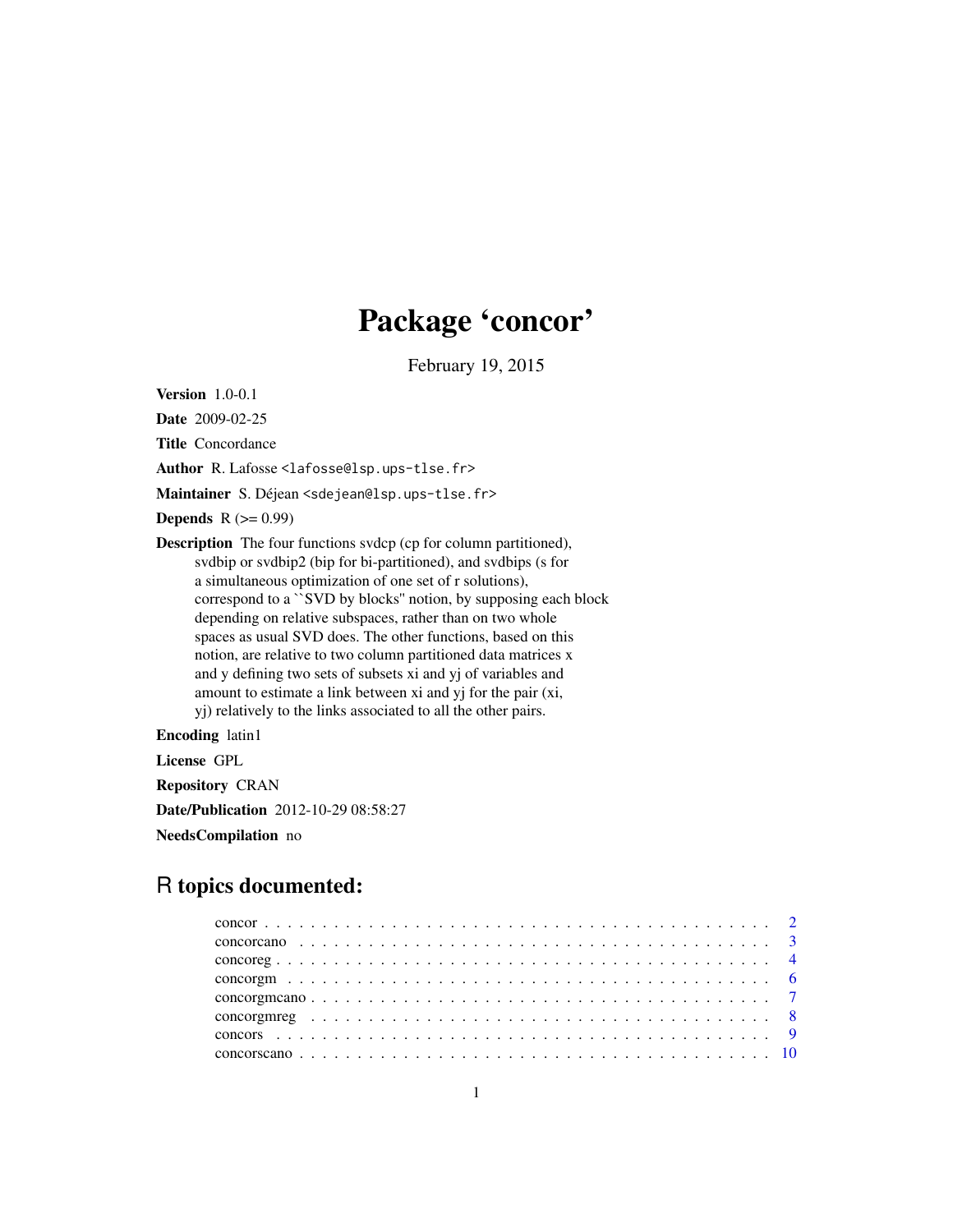#### 2 concording to the concording of the concording to the concording of the concording of the concording of the concording of the concording of the concording of the concording of the concording of the concording of the conc

| Index |  |  |  |  |  |  |  |  |  |  |  |  |  |  |  |  |  |  |  |  |  |  |
|-------|--|--|--|--|--|--|--|--|--|--|--|--|--|--|--|--|--|--|--|--|--|--|
|       |  |  |  |  |  |  |  |  |  |  |  |  |  |  |  |  |  |  |  |  |  |  |
|       |  |  |  |  |  |  |  |  |  |  |  |  |  |  |  |  |  |  |  |  |  |  |
|       |  |  |  |  |  |  |  |  |  |  |  |  |  |  |  |  |  |  |  |  |  |  |
|       |  |  |  |  |  |  |  |  |  |  |  |  |  |  |  |  |  |  |  |  |  |  |
|       |  |  |  |  |  |  |  |  |  |  |  |  |  |  |  |  |  |  |  |  |  |  |

concor *Relative links of several subsets of variables*

#### Description

Relative links of several subsets of variables Yj with another set X. SUCCESSIVE SOLUTIONS

### Usage

 $concor(x,y,py,r)$ 

#### Arguments

| is a row vector which contains the numbers $qi$ , $i=1,,ky$ , of the ky subsets yi of |
|---------------------------------------------------------------------------------------|
|                                                                                       |
|                                                                                       |
|                                                                                       |

# Details

The first solution calculates  $1+ kx$  normed vectors: the vector  $u[:, 1]$  of Rp associated to the ky vectors vi[:,1]'s of Rqi, by maximizing  $\sum_i cov(x * u[, k], y_i * v_i[, k])^2$ , with 1+ky norm constraints on the axes. A component x\*u[,k] is associated to ky partial components yi\*vi[,k] and to a global component y\*V[,k]. cov $(x*u[,k], y*V[,k])^2 = \sum cov(x*u[,k], y_i*v_i[,k])^2$ . y\*V[,k] is a global component of the components yi\*vi[,k].

The second solution is obtained from the same criterion, but after replacing each yi by  $y_i - y_i *$  $v_i$ [, 1] \*  $v_i$ [, 1]'. And so on for the successive solutions 1,2,...,r. The biggest number of solutions may be r=inf(n,p,qi), when the x'\*yi's are supposed with full rank; then  $rmax = min(c(min(py),n,p))$ . For a set of r solutions, the matrix u'X'YV is diagonal and the matrices u'X'Yjvj are triangular (good partition of the link by the solutions). concor.m is the svdcp.m function applied to the matrix x'y.

# Value

| u    | is a p x r matrix of axes in Rp relative to x; $u^*u =$ Identity                                                                                    |
|------|-----------------------------------------------------------------------------------------------------------------------------------------------------|
| v    | is a q x r matrix of ky row blocks vi (qi x r) of axes in Rqi relative to yi; vi'*vi<br>$=$ Identity                                                |
| V    | is a q x r matrix of axes in Rq relative to y; $V^*V =$ Identity                                                                                    |
| cov2 | is a ky x r matrix; each column k contains ky squared covariances $cov(x *$<br>$u[, k], y_i * v_i[, k]$ <sup>2</sup> , the partial measures of link |

<span id="page-1-0"></span>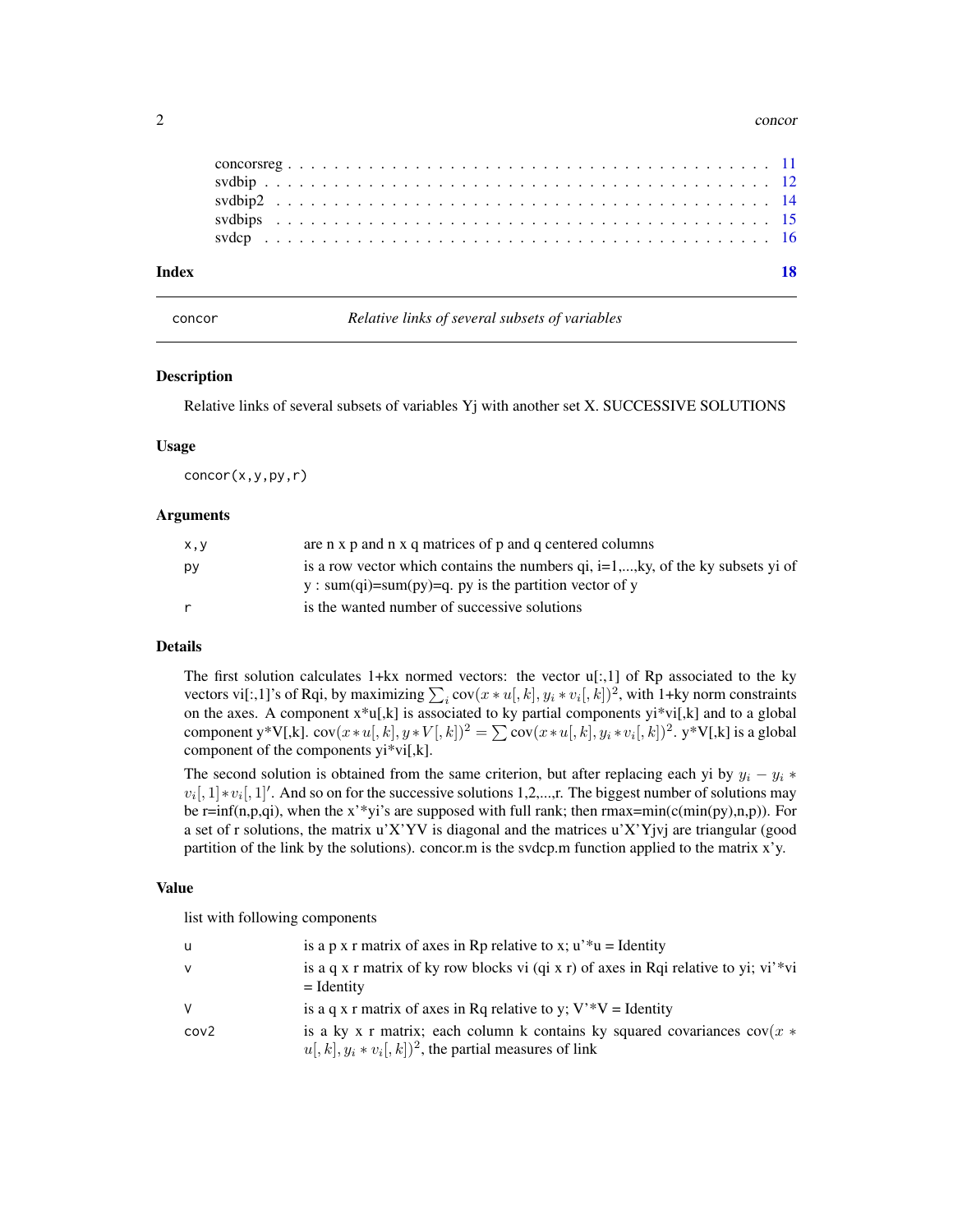#### <span id="page-2-0"></span>concorcano 3

#### References

Lafosse R. & Hanafi M.(1997) Concordance d'un tableau avec K tableaux: Definition de K+1 uples synthetiques. Revue de Statistique Appliquee vol.45,n.4.

# Examples

```
# To make some "GPA" : so, by posing the compromise X = Y,
# "procrustes" rotations to the "compromise X" then are :
# Yj*(vj*u').
x<-matrix(runif(50),10,5);y<-matrix(runif(90),10,9)
x<-scale(x);y<-scale(y)
co < -concor(x, y, c(3, 2, 4), 2)((t(x***&c_0$u[,1])***&(f,1:3]***&c_0$v[1:3,1])/10)^2;co$cov2[1,1]t(x%*%co$u)%*%y%*%co$V
```
concorcano *Canonical analysis of several sets with another set*

# Description

Relative proximities of several subsets of variables Yj with another set X. SUCCESSIVE SOLU-TIONS

#### Usage

concorcano(x,y,py,r)

#### Arguments

| X        | is a n x p matrix of p centered variables                                                                                                                        |
|----------|------------------------------------------------------------------------------------------------------------------------------------------------------------------|
| <b>y</b> | is a n x q matrix of q centered variables                                                                                                                        |
| py       | is a row vector which contains the numbers $qi$ , $i=1,,ky$ , of the ky subsets yi of<br>y : $\sum_i q_i = \text{sum}(py) = q$ . py is the partition vector of y |
|          | is the wanted number of successive solutions                                                                                                                     |

# Details

The first solution calculates a standardized canonical component  $cx[,1]$  of x associated to ky standardized components cyi[,1] of yi by maximizing  $\sum_i \rho(cx[, 1], cy_i[, 1])^2$ .

The second solution is obtained from the same criterion, with ky orthogonality constraints for having rho(cyi[,1],cyi[,2])=0 (that implies rho(cx[,1],cx[,2])=0). For each of the 1+ky sets, the r canonical components are 2 by 2 zero correlated.

The ky matrices (cx)'\*cyi are triangular.

This function uses concor function.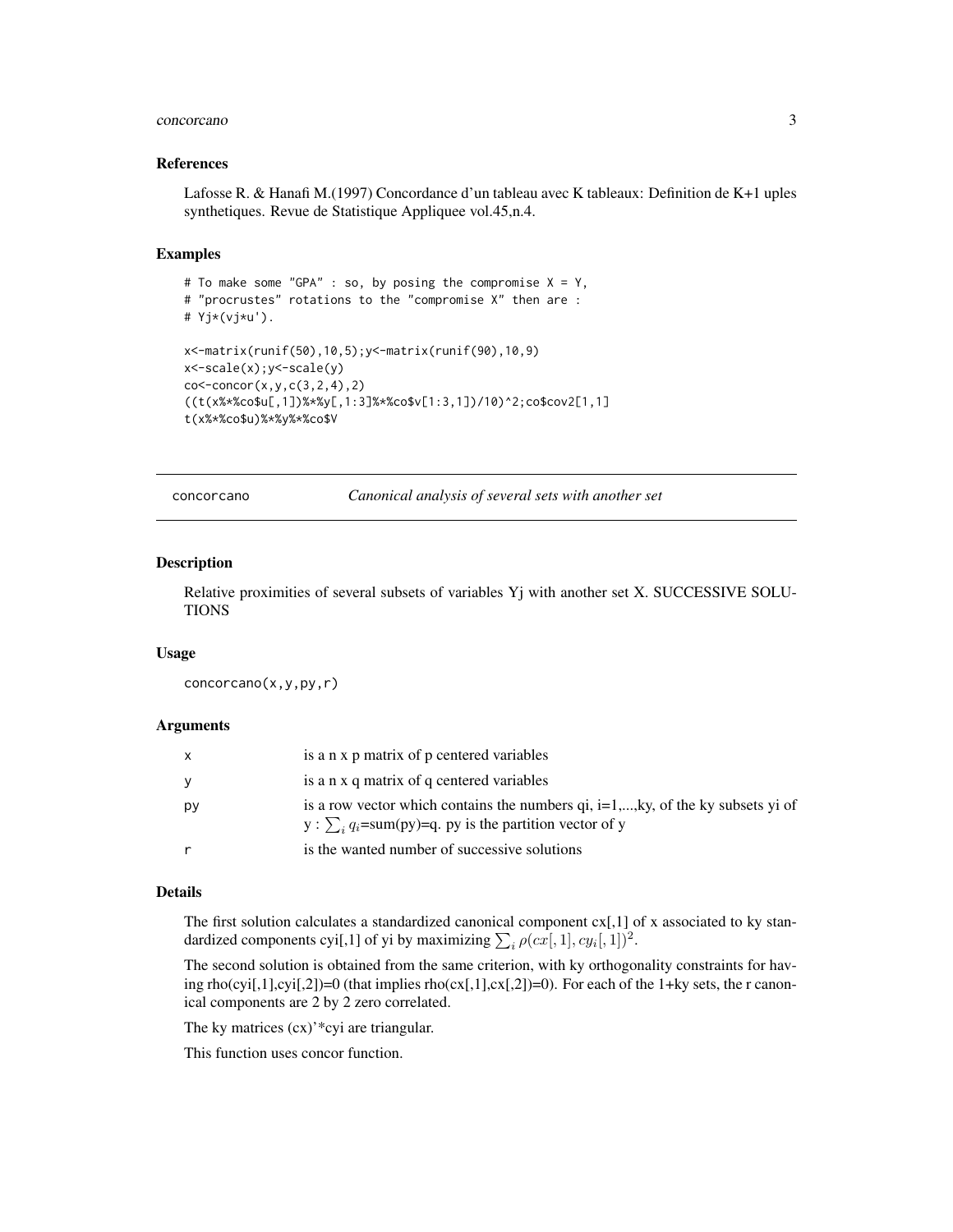# <span id="page-3-0"></span>Value

list with following components

| СX   | is n x r matrix of the r canonical components of x                                                                           |
|------|------------------------------------------------------------------------------------------------------------------------------|
| сv   | is n.ky x r matrix. The ky blocks cyi of the rows $n^*(i-1)+1$ : $n^*i$ contain the r<br>canonical components relative to Yi |
| rho2 | is a ky x r matrix; each column k contains ky squared canonical correlations<br>$\rho(cx[, k], cy_i[, k])^2$                 |

# References

Hanafi & Lafosse (2001) Generalisation de la regression lineaire simple pour analyser la dependance de K ensembles de variables avec un K+1 eme. Revue de Statistique Appliquee vol.49, n.1

# Examples

```
x<-matrix(runif(50),10,5);y<-matrix(runif(90),10,9)
x<-scale(x);y<-scale(y)
ca \leftarrow concorcano(x,y,c(3,2,4),2)diag(t(ca$cx)%*%ca$cy[1:10,]/10)^2
ca$rho2[1,]
```
# concoreg *Redundancy of sets yj by one set x*

# Description

Regression of several subsets of variables Yj by another set X. SUCCESSIVE SOLUTIONS

# Usage

concoreg(x,y,py,r)

# Arguments

|    | is a $n \times p$ matrix of p centered explanatory variables                                                                                                            |
|----|-------------------------------------------------------------------------------------------------------------------------------------------------------------------------|
|    | is a $n \times q$ matrix of q centered variables                                                                                                                        |
| рy | is a row vector which contains the numbers $q_i$ , $i = 1, , ky$ , of the ky subsets $y_i$<br>of y: $\sum_i q_i = \text{sum(py)} = q$ . py is the partition vector of y |
|    | is the wanted number of successive solutions                                                                                                                            |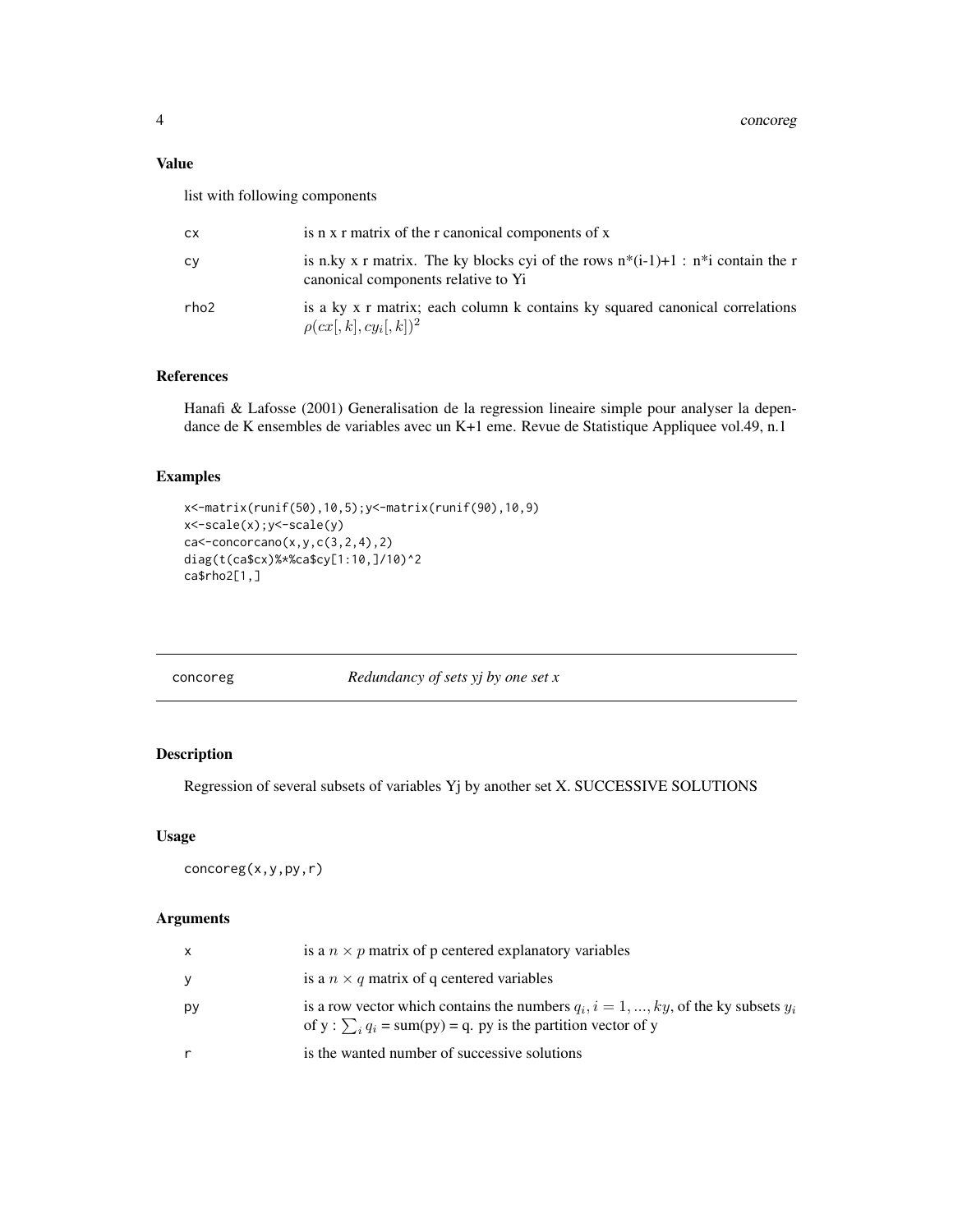#### concoreg  $\sim$  5

#### Details

The first solution calculates 1+ky normed vectors: the component  $cx[,1]$  in  $R<sup>n</sup>$  associated to the ky vectors vi[,1]'s of  $R^{q_i}$ , by maximizing  $varexp1 = \sum_i \rho(cx[, 1], y_i * v_i[, 1])^2 var(y_i * v_i[, 1]))$ , with  $1+ky$  norm constraints. A explanatory component  $cx[k]$  is associated to ky partial explained components yi\*vi[,k] and also to a global explained component y\*V[,k].  $\rho(cx, k), y*V, k)^2var(y *$  $V[, k]$  = varexpk. The total explained variance by the first solution is maximal.

The second solution is obtained from the same criterion, but after replacing each yi by  $y_i - y_i *$  $v_i$ [, 1]  $* v_i$ [, 1]'. And so on for the successive solutions 1,2,...,r. The biggest number of solutions may be  $r = inf(n, p, q_i)$ , when the matrices x<sup>\*\*</sup>yi are supposed with full rank. For a set of r solutions, the matrix (cx)'\*y\*V is diagonal : "on average", the explanatory component of one solution is only linked with the components explained by this explanatory, and is not linked with the explained components of the other solutions. The matrices  $(cx)' * y_j * v_j$  are triangular : the explanatory component of one solution is not linked with each of the partial components explained in the following solutions. The definition of the explanatory components depends on the partition vector py from the second solution.

This function is using concor function

### Value

list with following components

| <b>CX</b> | the $n \times r$ matrix of the r explanatory components                                                                                         |
|-----------|-------------------------------------------------------------------------------------------------------------------------------------------------|
| v         | is a $q \times r$ matrix of ky row blocks $v_i$ $(q_i \times r)$ of axes in Rqi relative to yi;<br>$v'_i * v_i = \mathrm{Id}$                   |
| V         | is a $q \times r$ matrix of axes in Rq relative to y; $V' * V = Id$                                                                             |
| varexp    | is a $ky \times r$ matrix; each column k contains ky explained variances $\rho(cx , k , y_i *$<br>$v_i[, k]$ <sup>2</sup> var $(y_i * v_i[, k]$ |

### References

Hanafi & Lafosse (2001) Generalisation de la regression lineaire simple pour analyser la dependance de K ensembles de variables avec un K+1 eme. Revue de Statistique Appliquee vol.49, n.1.

Chessel D. & Hanafi M. (1996) Analyses de la Co-inertie de K nuages de points. Revue de Statistique Appliquee vol.44, n.2. (this ACOM analysis of one multiset is obtained by the command : concoreg(Y,Y,py,r))

#### Examples

```
x<-matrix(runif(50),10,5);y<-matrix(runif(90),10,9)
x<-scale(x);y<-scale(y)
co < -concoreg(x, y, c(3, 2, 4), 2)((t(co$cx[,1])%*%y[,1:3]%*%co$v[1:3,1])/10)^2;co$varexp[1,1]
t(co$cx)%*%co$cx /10
diag(t(co$cx)%*%y%*%co$V/10)^2
sum(co$varexp[,1]);sum(co$varexp[,2])
```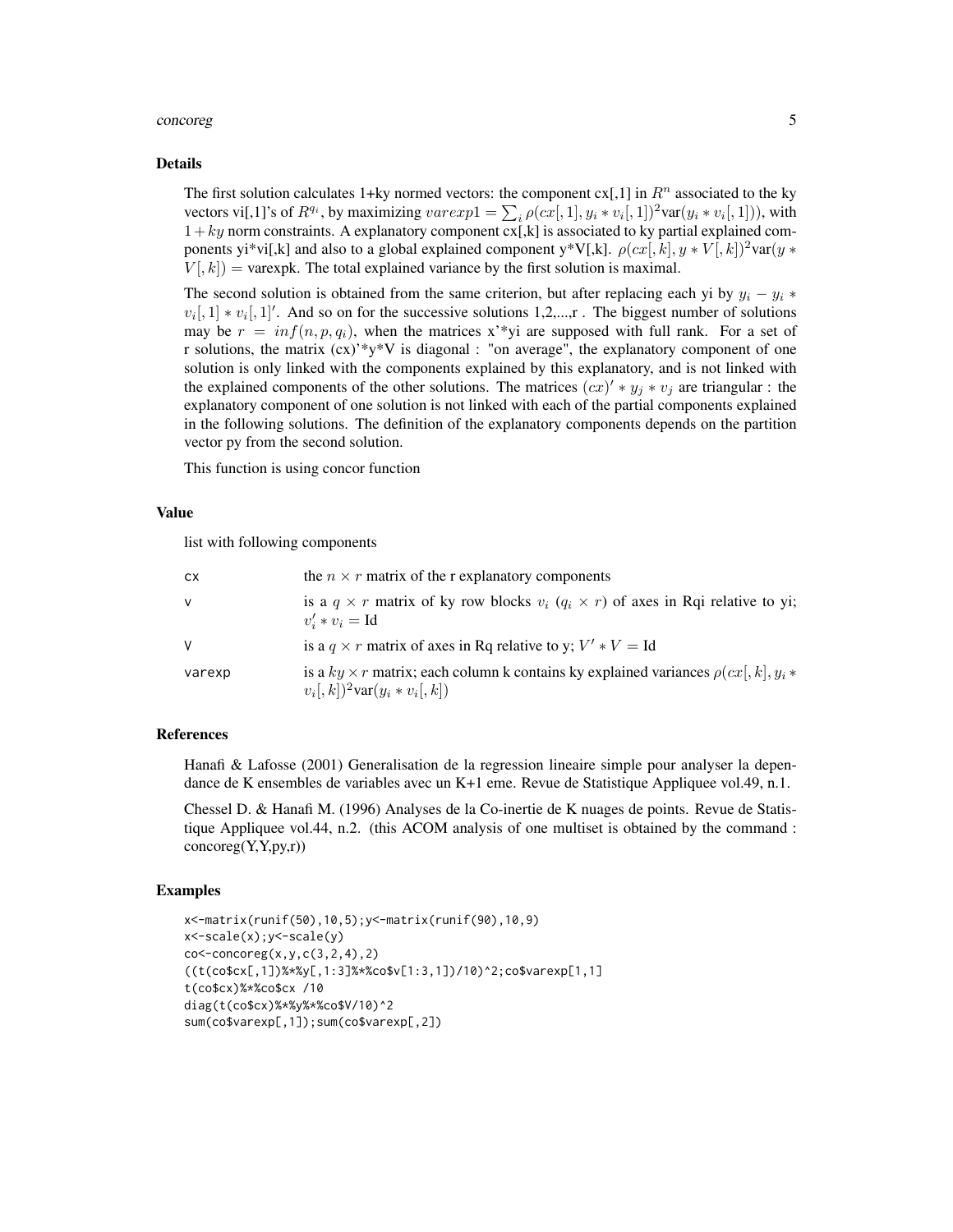<span id="page-5-0"></span>

# Description

Analyzing a set of partial links between Xi and Yj, SUCCESSIVE SOLUTIONS

#### Usage

concorgm(x,px,y,py,r)

# Arguments

| $\mathsf{x}$ | is a n x p matrix of p centered variables                                                                                                    |
|--------------|----------------------------------------------------------------------------------------------------------------------------------------------|
| y            | is a n x q matrix of q centered variables                                                                                                    |
| px           | is a row vector which contains the numbers pi, $i=1,,kx$ , of the kx subsets xi of<br>x : sum(pi)=sum(px)=p. px is the partition vector of x |
| рy           | is the partition vector of y with ky subsets yj, $j=1,,ky$                                                                                   |
|              | is the wanted number of successive solutions $rmax \leq \min(\min(px), \min(px), n)$                                                         |

# Details

For the first solution,  $\sum_i \sum_j cov2(x_i * u_i[, 1], y_j * v_j[, 1]$  is the optimized criterion. The second solution is calculated from the same criterion, but with  $x_i - x_i * u_i$ ,  $[1] * u_i$ ,  $[1]'$  and  $y_j - y_j *$  $v_j[,1] * v_j[,1]'$  instead of the kx+ky matrices xi and yj. And so on for the other solutions. When kx=1 (px=p), take concor.m

This function uses the svdbip function.

# Value

list with following components

| U.               | is a p x r matrix of kx row blocks ui (pi x r), the orthonormed partial axes of xi;<br>associated partial components: xi*ui                                                                                          |
|------------------|----------------------------------------------------------------------------------------------------------------------------------------------------------------------------------------------------------------------|
| $\mathsf{v}$     | is a q x r matrix of ky row blocks $vi$ (qi x r), the orthonormed partial axes of yj;<br>associated partial components: yj*vj                                                                                        |
| cov <sub>2</sub> | is a kx x ky x r array; for r fixed to k, the matrix contains kxky squared covari-<br>ances $cov2(x_i * u_i, k], y_i * v_i, k$ ) <sup>2</sup> , the partial links between xi and yj measured<br>with the solution k. |

# References

Kissita, Cazes, Hanafi & Lafosse (2004) Deux methodes d'analyse factorielle du lien entre deux tableaux de variables partitionnées. Revue de Statistique Appliquée, Vol 52, n° 3, 73-92.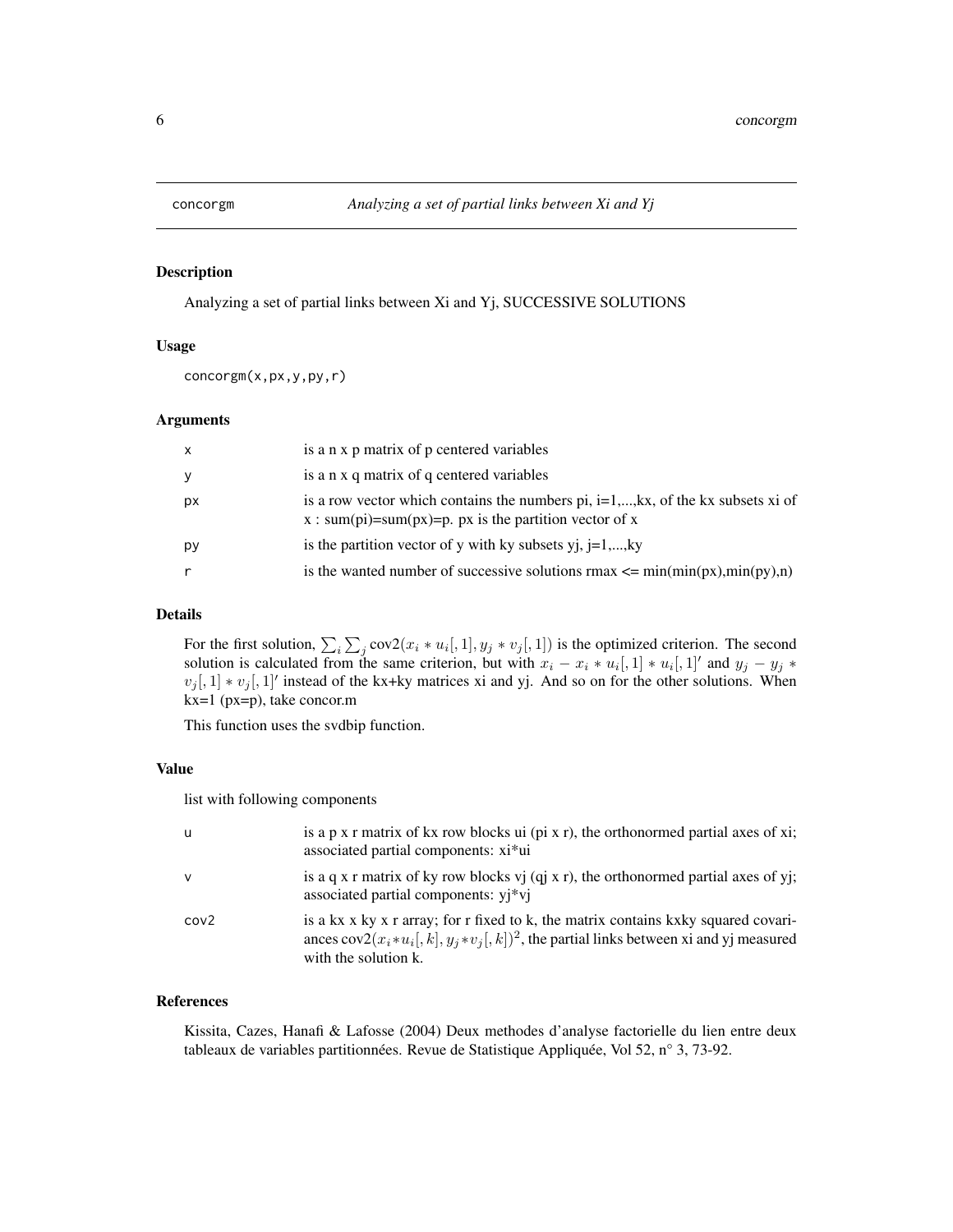# <span id="page-6-0"></span>concorgmcano 7

# Examples

```
x<-matrix(runif(50),10,5);y<-matrix(runif(90),10,9)
x<-scale(x);y<-scale(y)
cg < -concorgm(x, c(2,3), y, c(3,2,4), 2)diag(t(x[,1:2]%*%cg$u[1:2,])%*%y[,1:3]%*%cg$v[1:3,]/10)^2
cg$cov2[1,1,]
```
concorgmcano *Canonical analysis of subsets Yj with subsets Xi*

#### Description

Canonical analysis of subsets Yj with subsets Xi. Relative valuations by squared correlations of the proximities of subsets Xi with subsets Yj. SUCCESSIVE SOLUTIONS

# Usage

concorgmcano(x,px,y,py,r)

# Arguments

| x  | is a n x p matrix of p centered variables                                                                                                                |
|----|----------------------------------------------------------------------------------------------------------------------------------------------------------|
| v  | is a n x q matrix of q centered variables                                                                                                                |
| рx | is a row vector which contains the numbers pi, $i=1,,kx$ , of the kx subsets xi of<br>$x : \sum_{i} p_i = sum(px) = p$ . px is the partition vector of x |
| рy | is the partition vector of y with ky subsets yj, $j=1,,ky$                                                                                               |
|    | is the wanted number of successive solutions $rmax \leq \min(\min(px), \min(px), n)$                                                                     |
|    |                                                                                                                                                          |

#### Details

For the first solution,  $sum_j$  rho2( $cx_i$ , 1,  $cy_j$ , 1) is the optimized criterion. The other solutions are calculated from the same criterion, but with orthogonalities for having two by two zero correlated the canonical components defined for each xi, and also for those defined for each yj. Each solution associates kx canonical components to ky canonical components. When  $kx = 1$  ( $px = p$ ), take concorcano function

This function uses the concorgm function

#### Value

| cх   | is a n.kx x r matrix of kx row blocks cxi (n x r). Each row block contains r partial<br>canonical components                                                                                                     |
|------|------------------------------------------------------------------------------------------------------------------------------------------------------------------------------------------------------------------|
| сv   | is a n.ky x r matrix of ky row blocks cyj (n x r). Each row block contains r partial<br>canonical components                                                                                                     |
| rho2 | is a kx x ky x r array; for a fixed solution k, rho2[,k] contains kxky squared<br>correlations $rho2(cx[n*(i-1)+1:n*i,k], cy[n*(j-1)+1:n*j,k]),$<br>simultaneously calculated between all the yj with all the xi |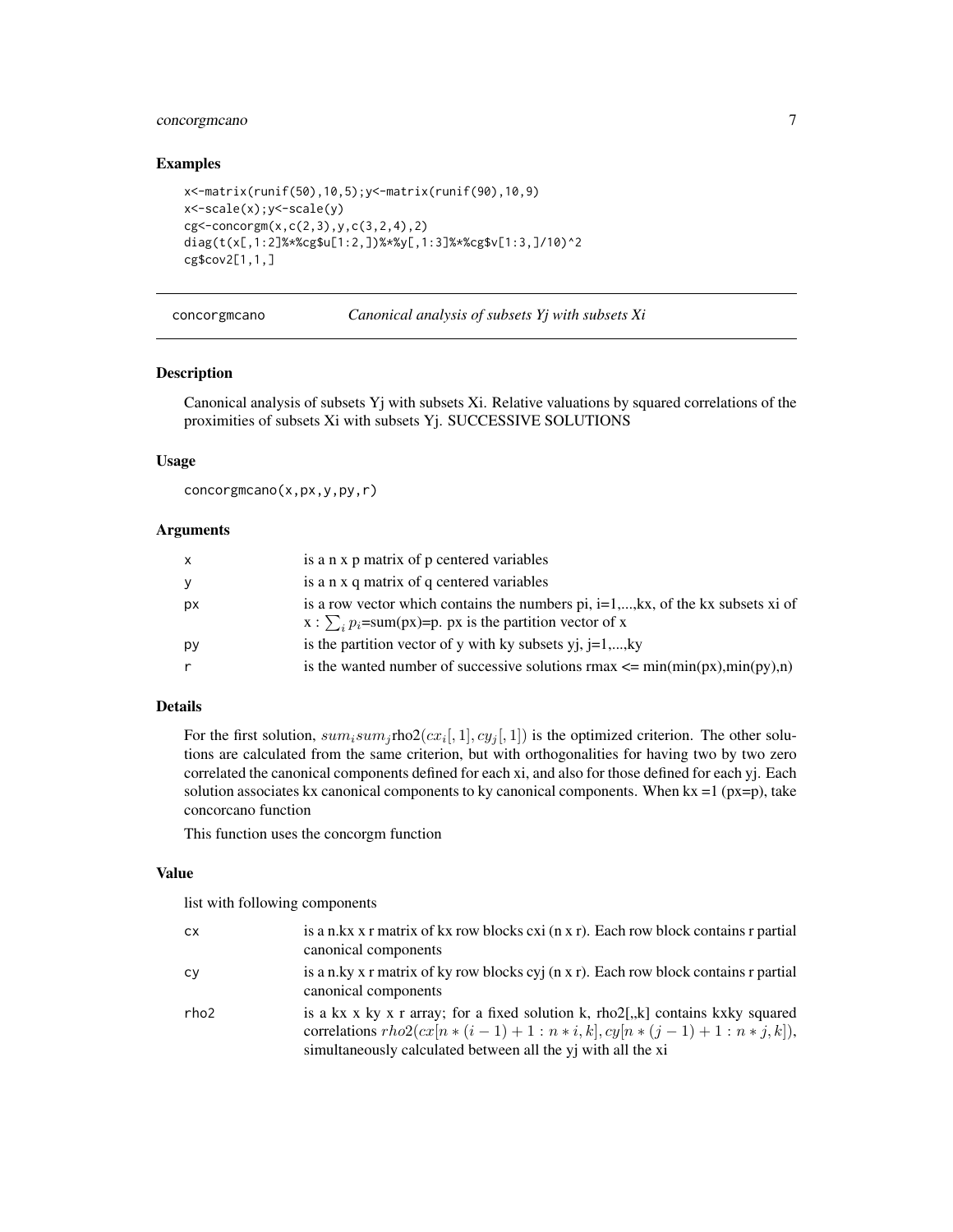#### <span id="page-7-0"></span>References

Kissita G., Analyse canonique generalisee avec tableau de reference generalisee. Thesis, Ceremade Paris 9 Dauphine (2003).

#### Examples

```
x<-matrix(runif(50),10,5);y<-matrix(runif(90),10,9)
x<-scale(x);y<-scale(y)
cc < -concorgmcano(x, c(2,3), y, c(3,2,4), 2)diag(t(cc$cx[1:10,])%*%cc$cy[1:10,]/10)^2
cc$rho2[1,1,]
```
concorgmreg *Regression of subsets Yj by subsets Xi*

#### Description

Regression of subsets Yj by subsets Xi for comparing all the explanatory-explained pairs (Xi,Yj). SUCCESSIVE SOLUTIONS

#### Usage

```
concorgmreg(x,px,y,py,r)
```
### Arguments

| x  | is a n x p matrix of p centered variables                                                                                                                            |
|----|----------------------------------------------------------------------------------------------------------------------------------------------------------------------|
| y  | is a n x q matrix of q centered variables                                                                                                                            |
| рx | is a row vector which contains the numbers pi, $i=1,,kx$ , of the kx subsets xi of<br>$x : \sum p_i = sum(px) = p$ , px is the partition vector of the columns of x. |
| py | is the partition vector of y with ky subsets yj, $j=1,,ky$ . sum(py)=q                                                                                               |
| r  | is the wanted number of successive solutions $rmax \leq min(min(px), min(py), n)$                                                                                    |

# Details

For the first solution,  $\sum_i \sum_j \text{rho2}(cx_i[, 1], y_j * v_j[, 1]$ )  $\text{var}(y_j * v_j[, 1]$ ) is the optimized criterion. The second solution is calculated from the same criterion, but with  $y_j - y_j * v_j[$ ,  $1] * v_j[$ ,  $1]$ ' instead of the matrices yj and with orthogonalities for having two by two zero correlated the explanatory components defined for each matrix xi. And so on for the other solutions. One solution k associates kx explanatory components (in  $cx[k]$ ) to ky explained components. When kx =1 (px=p), take concoreg function

This function uses the concorgm function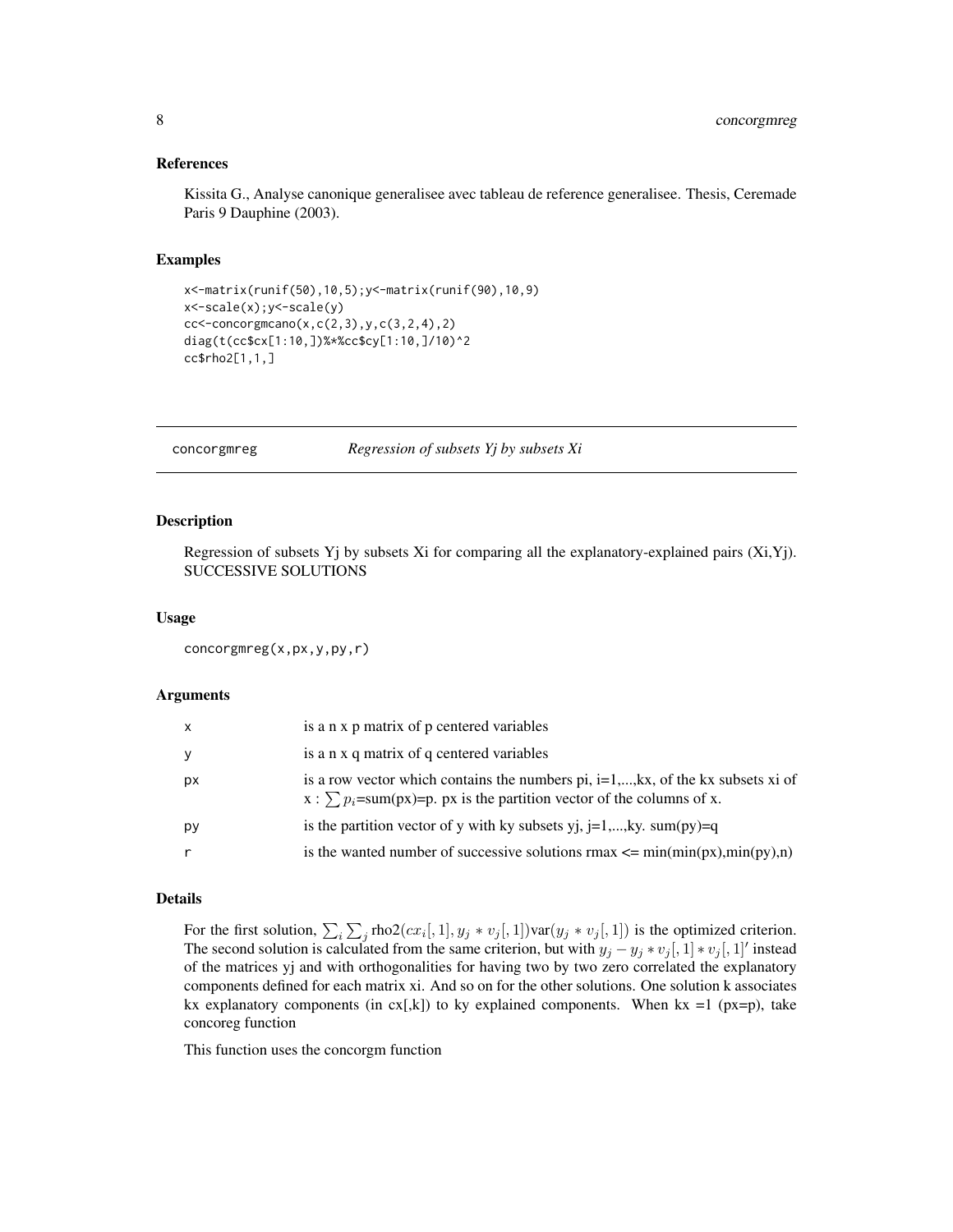#### <span id="page-8-0"></span>concors and the concors of the concors of the concors of the concors of the concors of the concors of the concors of the concors of the concors of the concors of the concors of the concors of the concors of the concors of

# Value

list with following components

| <b>CX</b>    | is a n.kx x r matrix of kx row blocks cxi (n x r). Each row block contains r partial<br>explanatory components                                                                                                                                                 |
|--------------|----------------------------------------------------------------------------------------------------------------------------------------------------------------------------------------------------------------------------------------------------------------|
| $\mathsf{v}$ | is a q x r matrix of ky row blocks vj $(qj x r)$ , the orthonormed partial axes of yj;<br>The components yj*vj are the explained components                                                                                                                    |
| varexp       | is a kx x ky x r array; for a fixed solution k, the matrix varexp[,k] contains kxky<br>explained variances obtained by a simultaneous regression of all the yj by all the<br>xi, so the values rho $2(cx[n*(i-1)+1:n*i,k], y_i * v_i[, k])var(y_i * v_i[, k])$ |

# References

Hanafi & Lafosse (2004) Regression of a multi-set by another based on an extension of the SVD. COMPSTAT'2004 Symposium

# Examples

```
x<-matrix(runif(50),10,5);y<-matrix(runif(90),10,9)
x<-scale(x);y<-scale(y)
cr <-concorgmreg(x,c(2,3),y,c(3,2,4),2)
diag(t(cr$cx[1:10,])%*%y[,1:3]%*%cr$v[1:3,]/10)^2
cr$varexp[1,1,]
```

| "simultaneous concorgm"<br>concors |  |
|------------------------------------|--|
|------------------------------------|--|

# Description

concorgm with the set of r solutions simultaneously optimized

#### Usage

concors(x,px,y,py,r)

# Arguments

| $\mathsf{x}$ | is a n x p matrix of p centered variables                                                                                                                |
|--------------|----------------------------------------------------------------------------------------------------------------------------------------------------------|
| У            | is a n x q matrix of q centered variables                                                                                                                |
| рx           | is a row vector which contains the numbers pi, $i=1,,kx$ , of the kx subsets xi of<br>$x : \sum_{i} p_i = sum(px) = p$ . px is the partition vector of x |
| py           | is the partition vector of y with ky subsets yj, $j=1,,ky$                                                                                               |
| r            | is the wanted number of successive solutions $rmax \leq \min(\min(px), \min(px), n)$                                                                     |

# Details

This function uses the svdbips function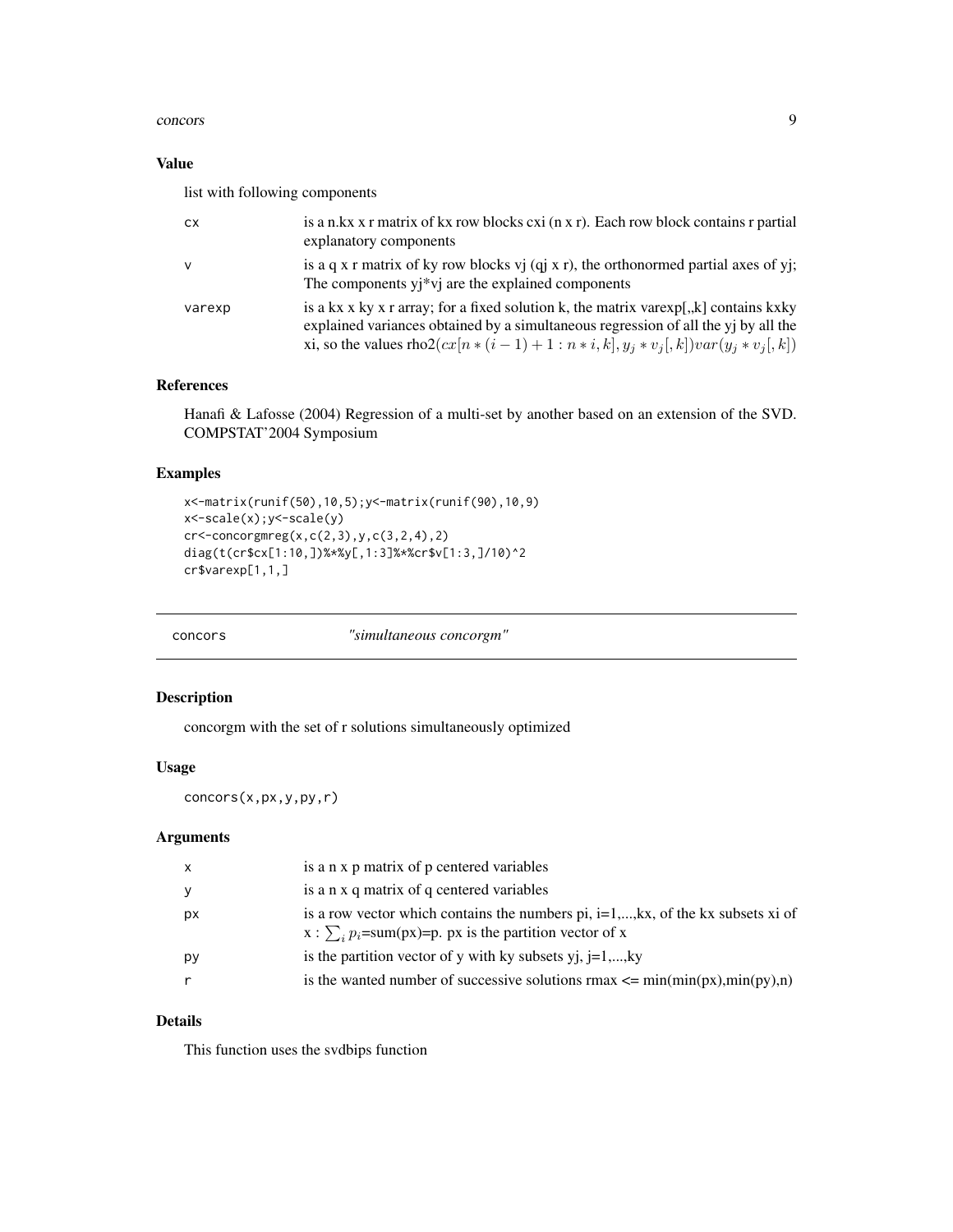# <span id="page-9-0"></span>Value

list with following components

| u                | is a $p \times r$ matrix of kx row blocks ui ( $pi \times r$ ), the orthonormed partial axes of xi;<br>associated partial components: xi*ui                                                                       |
|------------------|-------------------------------------------------------------------------------------------------------------------------------------------------------------------------------------------------------------------|
| $\mathsf{V}$     | is a q x r matrix of ky row blocks vj $(qj x r)$ , the orthonormed partial axes of yj;<br>associated partial components: yj*vj                                                                                    |
| cov <sub>2</sub> | is a kx x ky x r array; for r fixed to k, the matrix contains kxky squared covari-<br>ances $cov(x_i * u_i, k], y_i * v_i, k)$ <sup>2</sup> , the partial links between xi and yj measured<br>with the solution k |

# References

See svdbips

# Examples

```
x<-matrix(runif(50),10,5);y<-matrix(runif(90),10,9)
x<-scale(x);y<-scale(y)
cs<-concors(x,c(2,3),y,c(3,2,4),2)
diag(t(x[,1:2]%*%cs$u[1:2,])%*%y[,1:3]%*%cs$v[1:3,]/10)^2
cs$cov2[1,1,]
```
concorscano *"simultaneous concorgmcano"*

# Description

concorgmcano with the set of r solutions simultaneously optimized

# Usage

```
concorscano(x,px,y,py,r)
```
# Arguments

| $\mathsf{x}$ | is a n x p matrix of p centered variables                                                                                                                       |
|--------------|-----------------------------------------------------------------------------------------------------------------------------------------------------------------|
| y            | is a n x q matrix of q centered variables                                                                                                                       |
| px           | is a row vector which contains the numbers pi, $i=1,,kx$ , of the kx subsets xi of<br>x : $\sum_{i} p_i = \text{sum}(px) = p$ . px is the partition vector of x |
| рy           | is the partition vector of y with ky subsets yj, $j=1,,ky$                                                                                                      |
|              | is the wanted number of successive solutions $rmax \leq \min(\min(px), \min(px), n)$                                                                            |

# Details

This function uses the concors function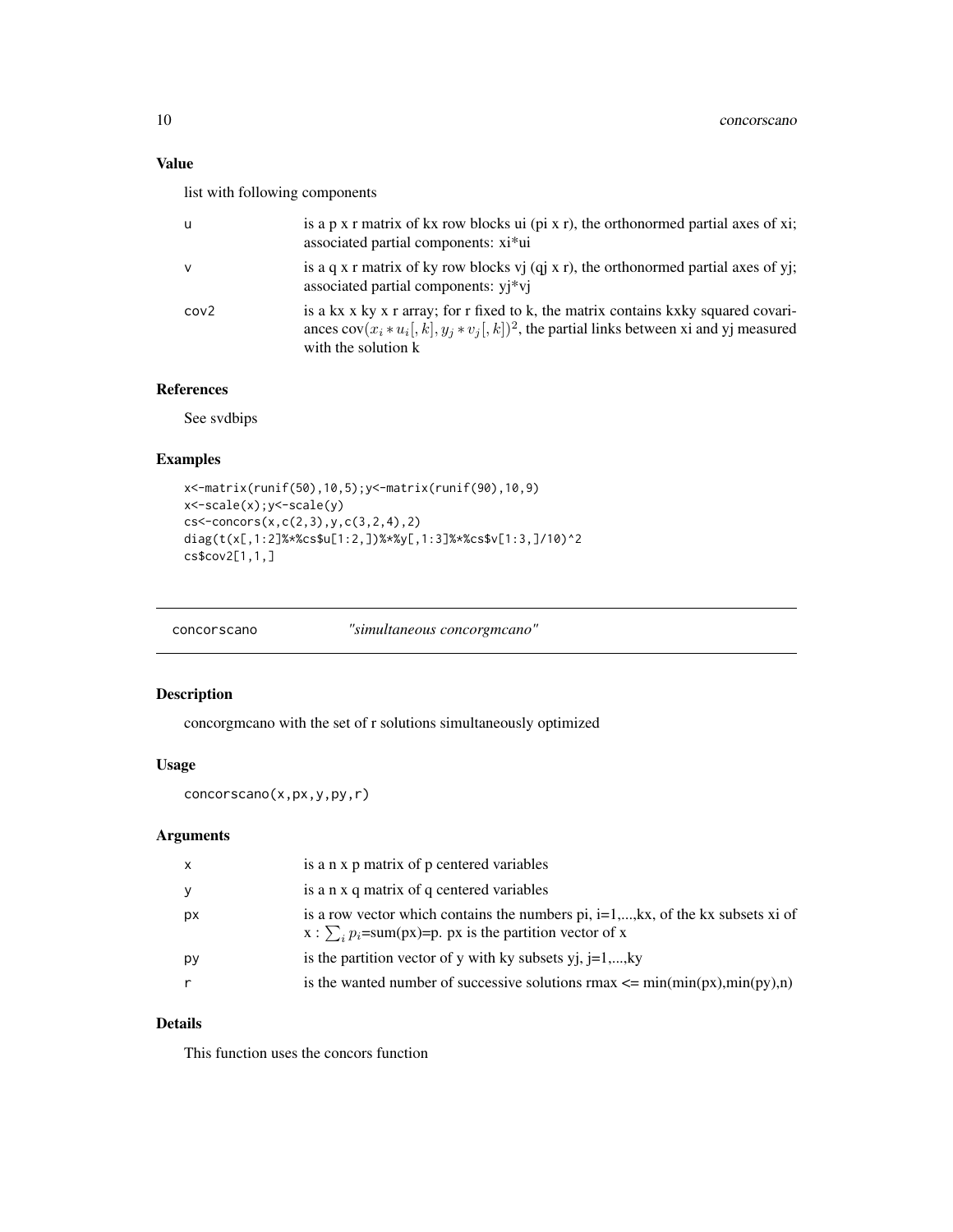# <span id="page-10-0"></span>concorsreg 11

# Value

list with following components

| <b>CX</b> | is a n.kx x r matrix of kx row blocks cxi (n x r). Each row block contains r partial<br>canonical components                                                                                                            |
|-----------|-------------------------------------------------------------------------------------------------------------------------------------------------------------------------------------------------------------------------|
| Cy        | is a n.ky x r matrix of ky row blocks cyj (n x r). Each row block contains r partial<br>canonical components                                                                                                            |
| rho2      | is a kx x ky x r array; for a fixed solution k, $rho2[,k]$ contains kxky squared<br>correlations $\rho(cx[n*(i-1)+1:n*i,k], cy[n*(j-1)+1:n*j,k])^{2}$ ,<br>simultaneously calculated between all the yj with all the xi |

# References

See svdbips

# Examples

```
x<-matrix(runif(50),10,5);y<-matrix(runif(90),10,9)
x<-scale(x);y<-scale(y)
cca < -concorscano(x, c(2,3), y, c(3,2,4), 2)diag(t(cca$cx[1:10,])%*%cca$cy[1:10,]/10)^2
cca$rho2[1,1,]
```

|  | concorsreg | "simultaneous concorgmreg" |  |
|--|------------|----------------------------|--|
|--|------------|----------------------------|--|

# Description

concorgmreg with the set of r solutions simultaneously optimized

# Usage

```
concorsreg(x,px,y,py,r)
```
# Arguments

| $\mathsf{X}$ | is a n x p matrix of p centered variables                                                                                                    |
|--------------|----------------------------------------------------------------------------------------------------------------------------------------------|
| y            | is a n x q matrix of q centered variables                                                                                                    |
| рx           | is a row vector which contains the numbers pi, $i=1,,kx$ , of the kx subsets xi of<br>x : sum(pi)=sum(px)=p. px is the partition vector of x |
| рy           | is the partition vector of y with ky subsets yj, $j=1,,ky$                                                                                   |
|              | is the wanted number of successive solutions $rmax \leq min(min(px), min(py), n)$                                                            |

# Details

This function uses the concors function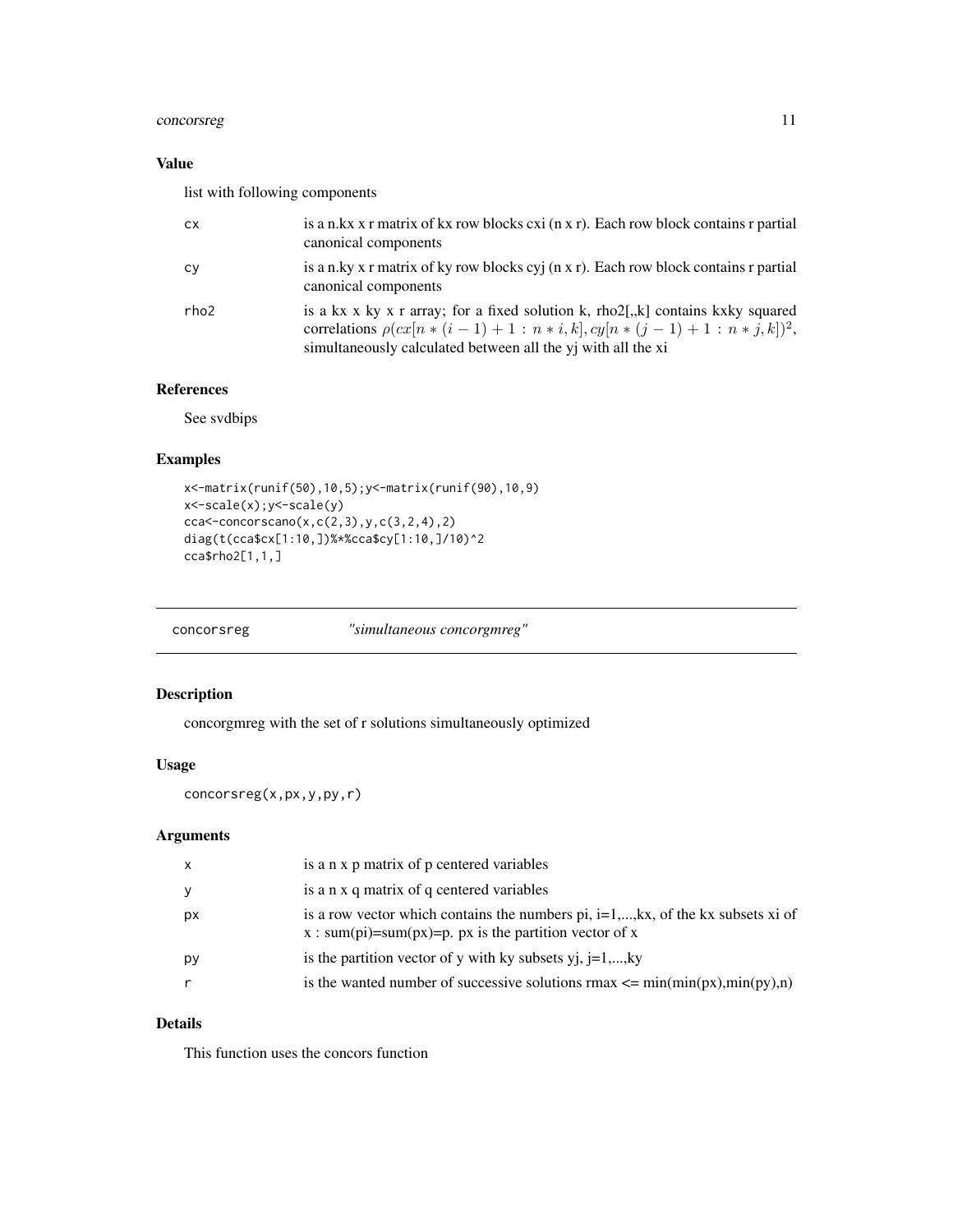# <span id="page-11-0"></span>Value

list with following components

| <b>CX</b> | is a n.kx x r matrix of kx row blocks cxi (n x r). Each row block contains r partial<br>explanatory components                                                                                                                                                      |
|-----------|---------------------------------------------------------------------------------------------------------------------------------------------------------------------------------------------------------------------------------------------------------------------|
| v         | is a q x r matrix of ky row blocks vj $(qj x r)$ , the orthonormed partial axes of yj;<br>The components $y_i * v_j$ are the explained components.                                                                                                                  |
| varexp    | is a kx x ky x r array; for a fixed solution k, the matrix varexp[,,k] contains kxky<br>explained variances obtained by a simultaneous regression of all the yj by all the<br>xi, so the values rho2( $cx[n*(i-1)+1:n*i,k]$ , $y_i * v_i$ , k)) $var(y_i * v_i, k)$ |

# References

See svdbips

# Examples

```
x<-matrix(runif(50),10,5);y<-matrix(runif(90),10,9)
x<-scale(x);y<-scale(y)
crs<-\text{concorsreg}(x,c(2,3),y,c(3,2,4),2)diag(t(crs$cx[1:10,])%*%y[,1:3]%*%crs$v[1:3,]/10)^2
crs$varexp[1,1,]
```
svdbip *SVD for one bipartitioned matrix x*

# Description

SVD for bipartitioned matrix x. r successive Solutions

# Usage

svdbip(x,K,H,r)

# Arguments

| $\mathsf{X}$ | is a p x q matrix                                                                                                           |
|--------------|-----------------------------------------------------------------------------------------------------------------------------|
| K            | is a row vector which contains the numbers pk, $k=1,,kx$ , of the partition of x<br>with $kx$ row blocks : sum( $pk$ )= $p$ |
| H            | is a row vector which contains the numbers qh, h=1,,ky, of the partition of x<br>with ky column blocks : sum(qh)=q          |
|              | is the wanted number of successive solutions                                                                                |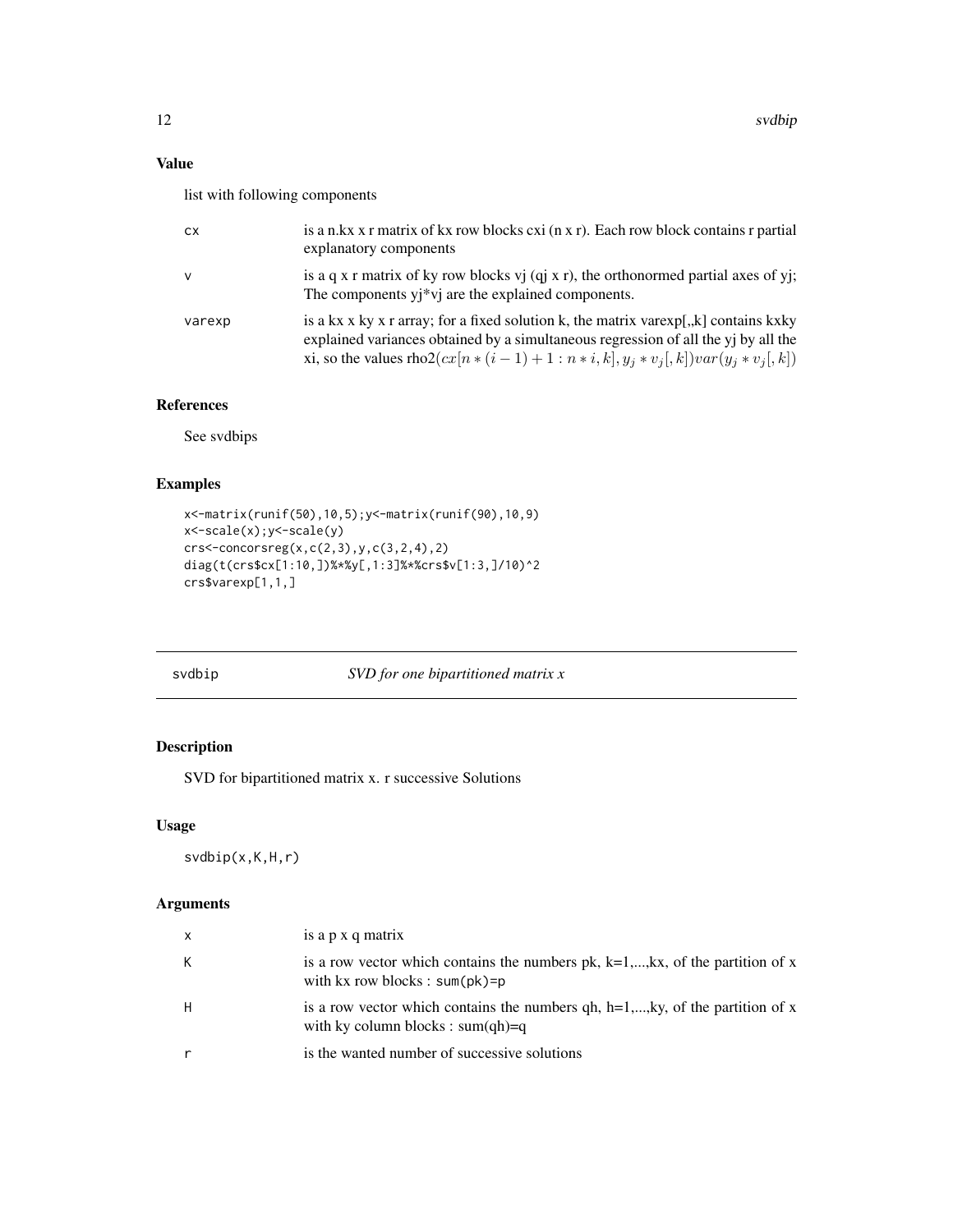#### svdbip the state of the state of the state of the state of the state of the state of the state of the state of the state of the state of the state of the state of the state of the state of the state of the state of the sta

# Details

The first solution calculates kx+ky normed vectors: kx vectors uk[:,1] of  $R^{p_k}$  associated to ky vectors vh[:,1]'s of  $R^{q_h}$ , by maximizing  $\sum_k \sum_h (u_k[:, 1]' * x_{kh} * v_h[:, 1])^2$ , with kx+ky norm constraints. A value  $(u_k[,1]'*x_{kh}*v_h[,1])^2$  measures the relative link between  $R^{p_k}$  and  $R^{q_h}$  associated to the block xkh.

The second solution is obtained from the same criterion, but after replacing each xhk by xkhxkh\*vh\*vh'-uk\*uk'xkh+uk\*uk'xkh\*vh\*vh'. And so on for the successive solutions 1,2,...,r . The biggest number of solutions may be  $r=inf(pk,qh)$ , when the xkh's are supposed with full rank; then rmax=min([min(K),min(H)]).

When K=p (or H=q, with  $t(x)$ ), svdcp function is better. When H=q and K=p, it is the usual svd (with squared singular values).

Convergence of algorithm may be not global. So the below proposed initialisation of the algorithm may be not very suitable for some data sets. Several different random initialisations with normed vectors might be considered and the best result then choosen.

# Value

list with following components

|    | is a p x r matrix of kx row blocks uk (pk x r); uk <sup>3*</sup> uk = Identity.                                                                                 |
|----|-----------------------------------------------------------------------------------------------------------------------------------------------------------------|
| v  | is a q x r matrix of ky row blocks vh (qh x r); vh <sup>3</sup> *vh = Identity                                                                                  |
| s2 | is a kx x ky x r array; with r fixed, each matrix contains kxky values $(u'_k * x_{kh} *$<br>$(v_k)^2$ , the partial (squared) singular values relative to xkh. |

# References

Kissita G., Cazes P., Hanafi M. & Lafosse (2004) Deux methodes d'analyse factorielle du lien entre deux tableaux de variables partitiones. Revue de Statistique Appliquee.

#### Examples

```
x<-matrix(runif(200),10,20)
s<-svdbip(x,c(3,4,3),c(5,15),3)
zu<-cbind(x[1:3,1:5]%*%s$v[1:5,1],x[1:3,6:20]%*%s$v[6:20,1])
czu<-svd(zu);
czu$u[,1]%*%s$u[1:3,2:3]
czu$u[,1] # is a compromise between the vectors xj*vj[,1],# orthogonal to the partial vectors uk[,k] relative to the
# following solutions (k>1); (in a same way, the singular
# vectors ui and vj of an usual SVD of x verifies ui'*(x*vj)=0,
#when i is not equal to j)
```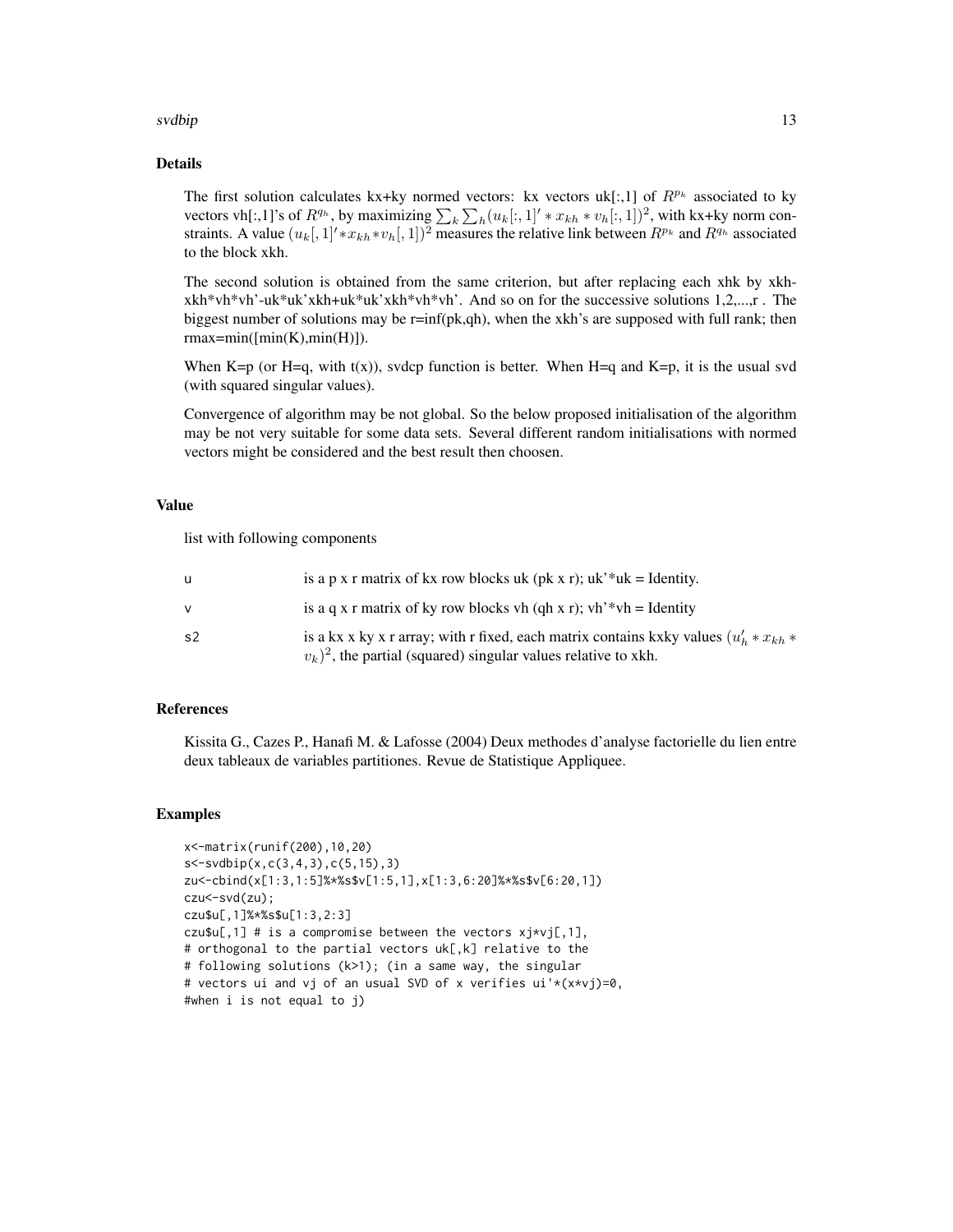<span id="page-13-0"></span>

#### Description

SVD for bipartitioned matrix x. r successive Solutions. As SVDBIP, but with another algorithm and another initialisation

#### Usage

svdbip2(x,K,H,r)

#### Arguments

| $\mathsf{x}$ | is a p x q matrix                                                                                                         |
|--------------|---------------------------------------------------------------------------------------------------------------------------|
| K            | is a row vector which contains the numbers pk, $k=1,,kx$ , of the partition of x<br>with kx row blocks : $\sum_k p_k = p$ |
| H            | is a row vector which contains the numbers qh, h=1,,ky, of the partition of x<br>with ky column blocks : $\sum q_h = q$   |
|              | is the wanted number of successive solutions                                                                              |

# Details

The first solution calculates kx+ky normed vectors: kx vectors uk[:,1] of Rpk associated to ky vectors vh[,1]'s of Rqh, by maximizing  $\sum_k \sum_h (u_k[, 1]^t * x_{kh} * v_h[, 1]^2$ , with kx+ky norm constraints. A value  $(u_k[, 1]' * x_{kh} * v_h[, 1])^2$  measures the relative link between  $R^{p_k}$  and  $R^{q_h}$  associated to the block xkh.

The second solution is obtained from the same criterion, but after replacing each xhk by xkhxkh\*vh\*vh'-uk\*uk'xkh+uk\*uk'xkh\*vh\*vh'. And so on for the successive solutions 1,2,...,r . The biggest number of solutions may be  $r=inf(pk,qh)$ , when the xkh's are supposed with full rank; then rmax=min([min(K),min(H)]).

When K=p (or H=q, with  $t(x)$ ), svdcp function is better. When H=q and K=p, it is the usual svd (with squared singular values).

Convergence of algorithm may be not global. So the below proposed initialisation of the algorithm may be not very suitable for some data sets. Several different random initialisations with normed vectors might be considered and the best result then choosen

#### Value

|    | is a p x r matrix of kx row blocks uk (pk x r); $uk$ <sup>*</sup> uk = Identity                                                                                     |
|----|---------------------------------------------------------------------------------------------------------------------------------------------------------------------|
|    | is a q x r matrix of ky row blocks vh (qh x r); $vh^*wh = Identity$                                                                                                 |
| s2 | is a kx x ky x r array; with r fixed, each matrix contains kxky values $(u'_h * x_{kh} *$<br>$(v_k)^2$ , the partial (squared) singular values relative to $x_{kh}$ |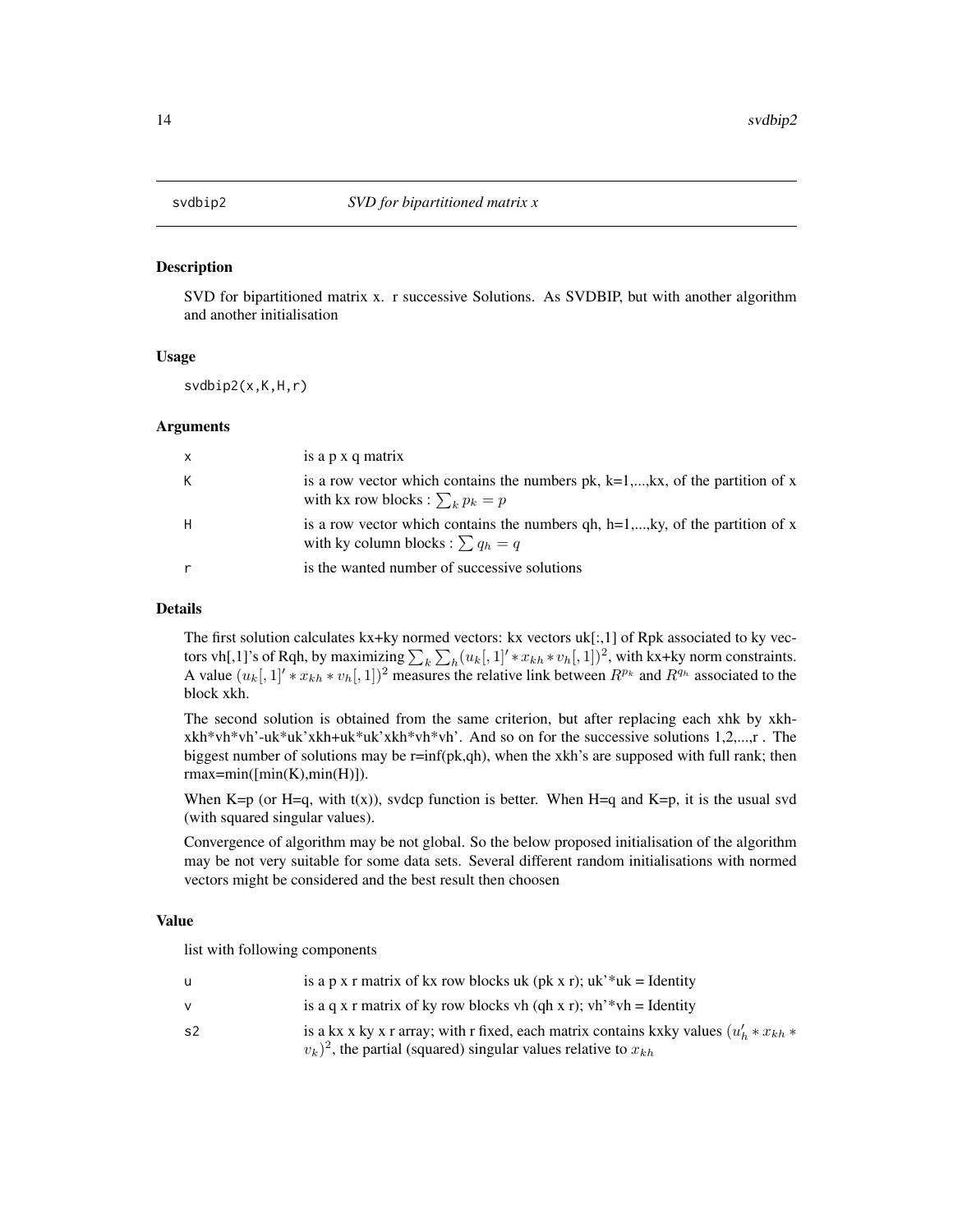#### <span id="page-14-0"></span>svdbips the state of the state of the state of the state of the state of the state of the state of the state of the state of the state of the state of the state of the state of the state of the state of the state of the st

# References

Kissita G., Analyse canonique generalisee avec tableau de reference generalisee. Thesis, Ceremade Paris 9 Dauphine (2003)

#### Examples

x<-matrix(runif(200),10,20) s2<-svdbip2(x,c(3,4,3),c(5,5,10),3);s2\$s2 s1<-svdbip(x,c(3,4,3),c(5,5,10),3);s1\$s2

svdbips *SVD for bipartitioned matrix x*

# Description

SVD for bipartitioned matrix x. SIMULTANEOUS SOLUTIONS. ("simultaneous svdbip")

#### Usage

svdbips(x,K,H,r)

#### Arguments

| $\mathsf{x}$ | is a p x q matrix                                                                                                            |
|--------------|------------------------------------------------------------------------------------------------------------------------------|
| К            | is a row vector which contains the numbers $pk$ , $k=1,,kx$ , of the partition of x<br>with kx row blocks : $\sum_k p_k = p$ |
| H            | is a row vector which contains the numbers qh, $h=1,,ky$ , of the partition of x<br>with ky column blocks : $\sum_b q_h = q$ |
| r            | is the wanted number of solutions                                                                                            |

# Details

One set of r solutions is calculated by maximizing  $\sum_i \sum_k \sum_h (u_k[:, i]' * x_{kh} * v_h[:, i])^2$ , with kx+ky orthonormality constraints (for each uk and each vh). For each fixed r value, the solution is totally new (does'nt consist to complete a previous calculus of one set of r-1 solutions).  $rmax = min([min(K), min(H)])$ . When  $r=1$ , it is svdbip (thus it is svdcp when  $r=1$  and  $kx=1$ ).

Convergence of algorithm may be not global. So the below proposed initialisation of the algorithm may be not very suitable for some data sets. Several different random initialisations with normed vectors might be considered and the best result then choosen....

#### Value

| u  | is a p x r matrix of kx row blocks uk (pk x r); $uk$ <sup>*</sup> uk = Identity                   |
|----|---------------------------------------------------------------------------------------------------|
| v  | is a q x r matrix of ky row blocks vh (qh x r); $vh^*wh = Identity$                               |
| s2 | is a kx x ky x r array; for a fixed solution k, each matrix $s2$ , k] contains kxky               |
|    | values $(u'_h * x_{kh} * v_k)^2$ , the "partial (squared) singular values" relative to $x_{kh}$ . |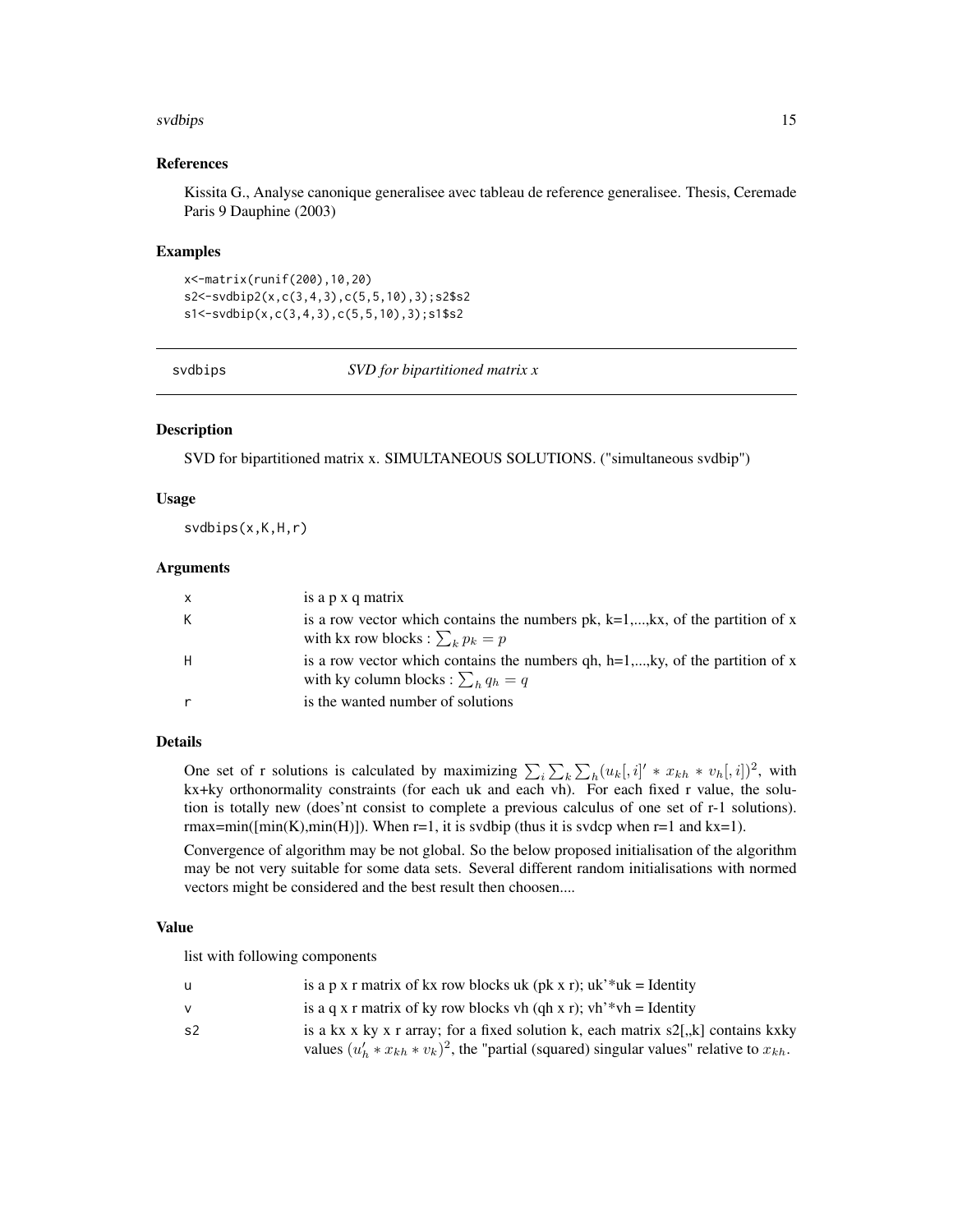#### 16 svdcp

# References

Lafosse R. & Ten Berge J. A simultaneous CONCOR method for the analysis of two partitioned matrices. submitted.

#### Examples

```
x<-matrix(runif(200),10,20)
s1<-svdbip(x,c(3,4,3),c(5,5,10),2);sum(sum(sum(s1$s2)))
ss<-svdbips(x,c(3,4,3),c(5,5,10),2);sum(sum(sum(ss$s2)))
```
svdcp *SVD for a Column Partitioned matrix x*

#### Description

SVD for a Column Partitioned matrix x. r global successive solutions

### Usage

svdcp(x,H,r)

#### Arguments

| $\mathsf{x}$ | is a p x q matrix                                                                                                                  |
|--------------|------------------------------------------------------------------------------------------------------------------------------------|
| H            | is a row vector which contains the numbers $qi$ , $i=1,,kx$ , of the partition of x<br>with kx column blocks xi : $\sum q_i = q$ . |
|              | is the wanted number of successive solutions.                                                                                      |

# Details

The first solution calculates 1+kx normed vectors: the vector  $u[0,1]$  of  $R^p$  associated to the kx vectors vi[,1]'s of  $R^{q_i}$ . by maximizing  $\sum_i (u[, 1] \cdot x_i * v_i[, 1])^2$ , with 1+kx norm constraints. A value  $(u[,1]' * x_i * v_i[,1])^2$  measures the relative link between  $R^p$  and  $R^{q_i}$  associated to xi. It corresponds to a partial squared singular value notion, since  $\sum_i (u[, 1]' * x_i * v_i[, 1])^2 = s^2$ , where s is the usual first singular value of x.

The second solution is obtained from the same criterion, but after replacing each xi by  $xi-xi*vi[,1]*vi[,1]'$ . And so on for the successive solutions 1,2,...,r. The biggest number of solutions may be r=inf(p,qi), when the xi's are supposed with full rank; then  $rmax=min([min(H),p])$ .

# Value

|    | is a p x r matrix; $u^*u =$ Identity                                                    |
|----|-----------------------------------------------------------------------------------------|
|    | is a q x r matrix of kx row blocks vi (qi x r); vi <sup>**</sup> vi = Identity          |
| s2 | is a kx x r matrix; each column k contains kx values $(u, k'  * x_i * v_i, k )^2$ , the |
|    | partial (squared) singular values relative to xi                                        |

<span id="page-15-0"></span>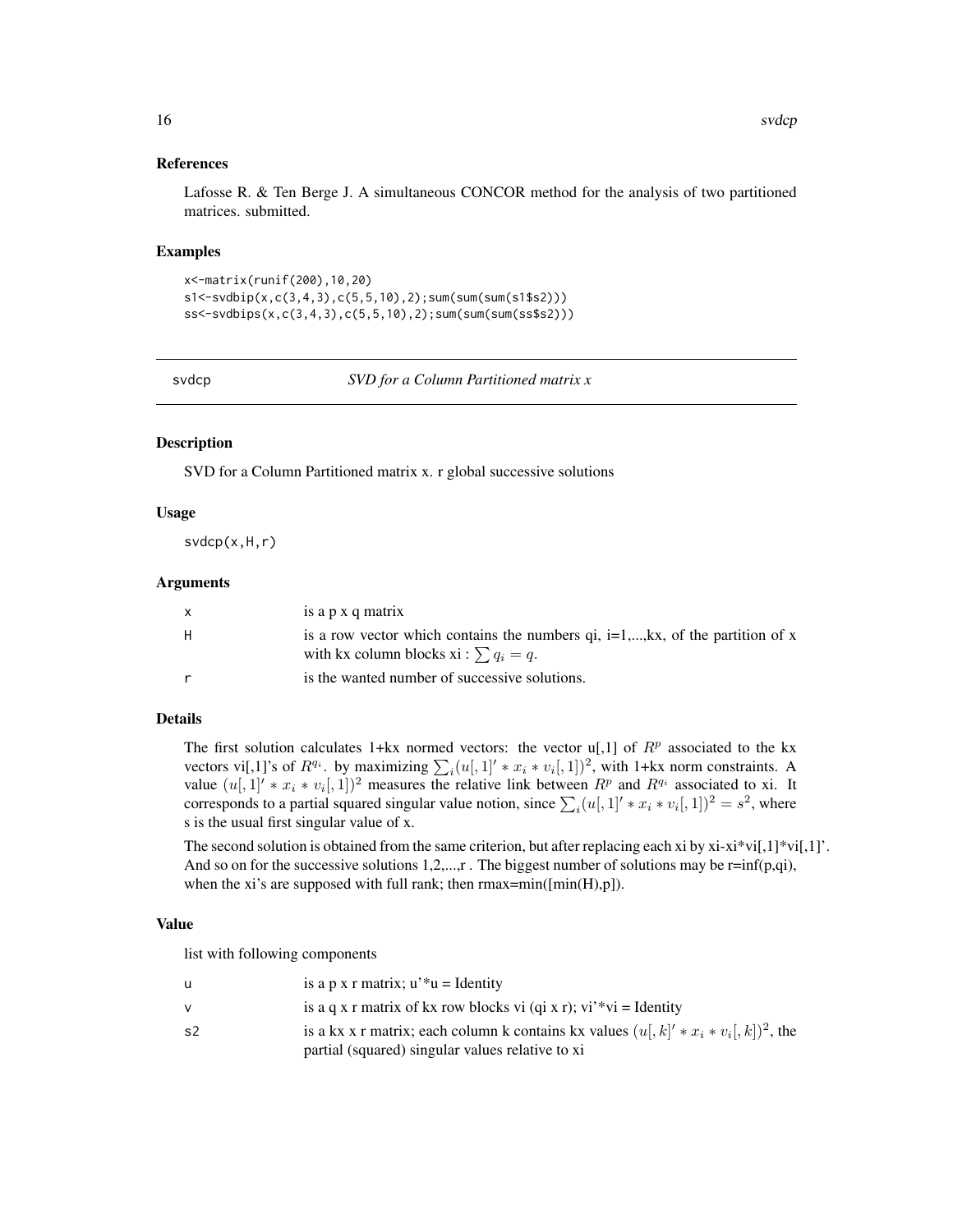#### svdcp and the state of the state of the state of the state of the state of the state of the state of the state of the state of the state of the state of the state of the state of the state of the state of the state of the

# References

Lafosse R. & Hanafi M.(1997) Concordance d'un tableau avec K tableaux: Definition de K+1 uples synthetiques. Revue de Statistique Appliquee vol.45,n.4.

# Examples

```
x<-matrix(runif(200),10,20)
s<-svdcp(x,c(5,5,10),1)
ss<-svd(x);ss$d[1]^2
sum(s$s2)
```